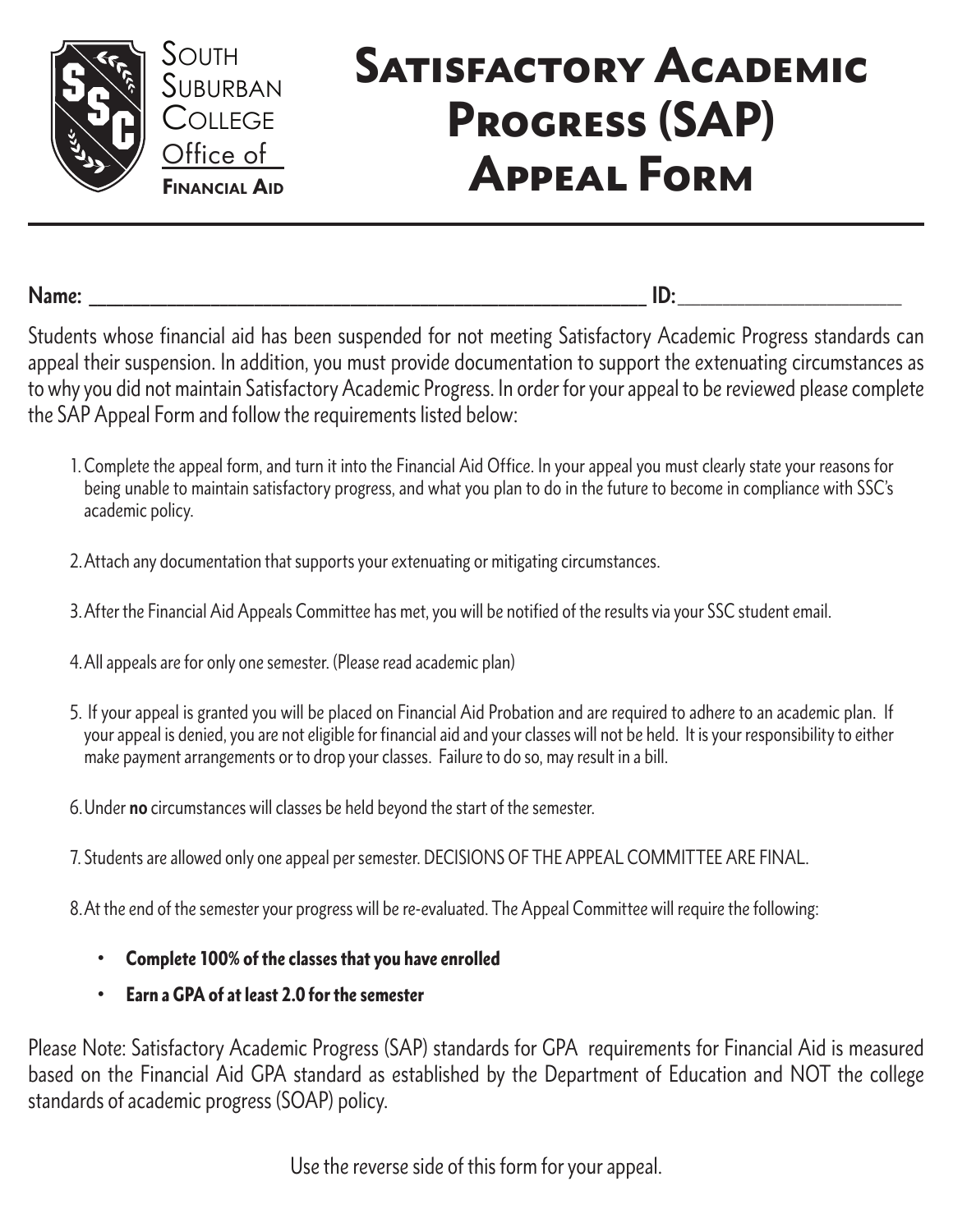## **SATISFACTORY ACADEMIC PROGRESS (SAP)**

| M                | <br>_______ |
|------------------|-------------|
| $T_{\text{max}}$ |             |
| ------           |             |

Please explain the reason for your your failure to meet Satisfactory Academic Progress (SAP) and the circumstances that affected your performance. Please attach documentation to support the extenuating circumstances as to why you did not meet Satisfactory Academic Progress. If there are extenuating circumstances, please attach appropriate documentation such as medical statements, death or birth certificates, etc.

Please use additional paper if needed.

I certify that I have read and understand the SAP guidelines on the back of this appeal form and agree to all stipulations thereof.